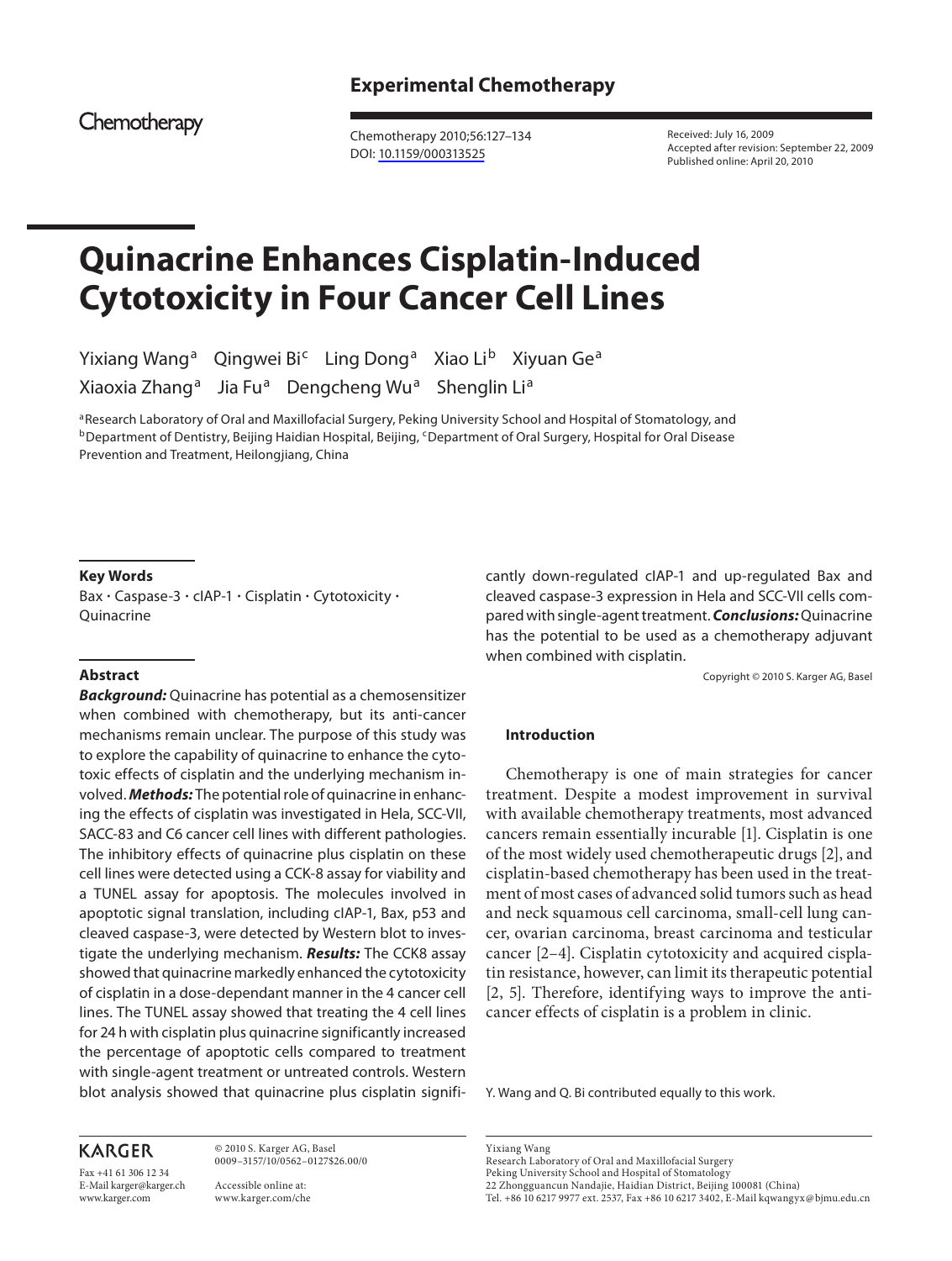Quinacrine is an acridine derivative and is available as quinacrine dihydrochloride. It has multiple properties including antiproliferative and antimutagenic effects [6], antimicrobial properties  $[7]$ , and inducing sclerosis  $[8-$ 11]. It has been developed as an antimalarial and antibacterial agent [12], a sclerosis agent in treating malignant pleural effusions [13] and for sterilization in women [8, 9, 14]. The anticancer activity of quinacrine has also been intensively evaluated in many tumors. It has the ability to restore sensitivity to cisplatin in head and neck squamous cell carcinomas with wild-type *TP53* (encoding tumor protein p53) or to paclitaxe in prostate cancer cells [15, 16]. Based on evidence that quinacrine in combination with carmustine leads to a high rate of C6 tumor resolution in rats [17], Briceno et al. [18] treated glioblastoma multiforme patients with chloroquine, a compound analog of quinacrine, in addition to standard therapies and found that chronic administration of chloroquine greatly enhanced the response of glioblastoma multiforme to anti-neoplastic treatment. Survival was significantly improved in patients treated with chloroquine with standard treatment, including resection of lesions, radiotherapy and 4 cycles of chemotherapy.

 The anticancer mechanisms of quinacrine, however, remain unclear. Only a few studies have shown that quinacrine can activate p53 and inhibit NF-kB, thus re-establishing cell suicide programs and decreasing cell survival in cancer tissues [15, 19]. In addition, quinacrine has been shown to have the ability to elicit an innate immune response, which could be involved in the elimination of experimental glioma in rat [20] .

 Here we report that quinacrine had a co-operative effect on cisplatin-induced cytotoxicity in 4 different cancer cell lines. We further investigated the underlying mechanisms from a different perspective beyond p53. We found that cIAP-1 (cellular inhibitor of apoptosis protein-1, a member of the inhibitors of apoptosis proteins) was involved in the underlying mechanism. In mammals the most well documented mechanism for influencing caspase activity is driven by direct interaction with members of the inhibitor of apoptosis proteins (IAPs) [21] . In this study, down-regulation of cIAP-1, up-regulation of Bax and cleaved caspase-3 contributed to the inhibitory effects of the combination of quinacrine and cisplatin.

## **Materials and Methods**

#### *Materials*

 Quinacrine dihydrochloride was purchased from Sigma (St. Louis, Mo., USA). Cisplatin was purchased from Qilu Pharmaceutical (Shandong, China). A cell counting kit-8 (CCK-8) was purchased from Dojindo Molecular Technologies (Gaithersburg, Md., USA). Growth medium (DMEM and F12K), fetal bovine serum and horse serum were obtained from Invitrogen (Carlsbad, Calif., USA). Antibodies were obtained from the following vendors: cIAP-1 and cleaved caspase-3, Cell Signaling Technology (Beverly, Mass., USA); tumor protein p53, Beijing Biosynthesis Biotech (Beijing, China); Bax and ß-actin, Santa Cruz Biotechnology (Santa Cruz, Calif., USA).

#### *Cell Culture*

 The murine head and neck squamous carcinoma cell line SCC-VII and the human cervical carcinoma cell line Hela were maintained in DMEM containing 10% fetal bovine serum. The rat glioma cell line C6 was maintained in F-12K medium containing 2.5% fetal bovine serum and 15% horse serum. The human salivary adenoid cystic carcinoma cell line SACC-83 was maintained in RPMI 1640 containing 10% fetal bovine serum in a humidified incubator with 5%  $CO<sub>2</sub>$ . Cells in mid-logarithmic growth  $(\sim$ 75% confluence) were used for the following experiments.

#### *Assessment of Cell Growth by CCK8 Viability Assay*

 Cell viability was measured by conversion of Dojindo's highly water-soluble tetrazolium salt WST-8 to a yellow-colored watersoluble formazan (CCK8 assay). The amount of the formazan dye generated by the activity of mitochondrial dehydrogenases in cells is directly proportional to the number of living cells. This method was applied according to the manufacturer's instructions. Briefly,  $1 \times 10^4$  cells were plated in 100 µl of growth medium in a 96-well plate. Following an overnight incubation, cells were treated with cisplatin and/or quinacrine at the indicated doses for an additional 24 h. To each well,  $10 \mu$ l CCK-8-solution was then added, and the cultures were incubated for 3 h at 37° C. Color development was quantified photometrically at 450 nm using an ELx808 Absorbance Microplate Reader (Bio TeK Instruments, Winooski, Vt., USA). Viability is given as a percent of the control value. All of the experiments were performed in triplicate and repeated at least twice.

## *Detection of Apoptosis by TUNEL Assay*

 Tumor cells were plated onto 24-well glass chamber slides at  $5 \times 10^4$  cells/well. Following an overnight incubation, cells were treated with cisplatin and/or quinacrine. Cisplatin was applied at 50  $\mu$ M for Hela, SCC-VII and SACC-83 cells and at 20  $\mu$ M for C6 cells. Meanwhile, quinacrine was used at  $10 \mu$ M for Hela, SCC-VII and SACC-83 cells and 7.5  $\mu$ M for C6 cells. After a 24-hour incubation, DNA strand breaks were detected by a terminal deoxynucleotidyl transferase (TdT)-mediated nick end-labeling (TU-NEL) assay (Dingguo Biotechnology, Beijing, China), according to the manufacturer's instructions. Briefly, slides with tumor cells were washed twice with PBS, fixed in 4% paraformaldehyde for 30 min, permeabilized with 0.1% Triton X-100 for 5 min, and incubated with recombinant TdT and biotin-11-dUTP for 1 h at 37 ° C. The slides were then rinsed for 2 min in PBS and covered with alkaline phosphatase converter solution. After a 1-hour incubation, the slides were washed twice with PBS for 2 min, and BM purple substrate (BCIP/NBT) was added. The dark purple color was visible in 15–30 min. Slides were washed and counterstained with nuclear fast red. For each slide, 3–5 random fields at  $400 \times$  magnification were analyzed. The number of TUNEL-pos-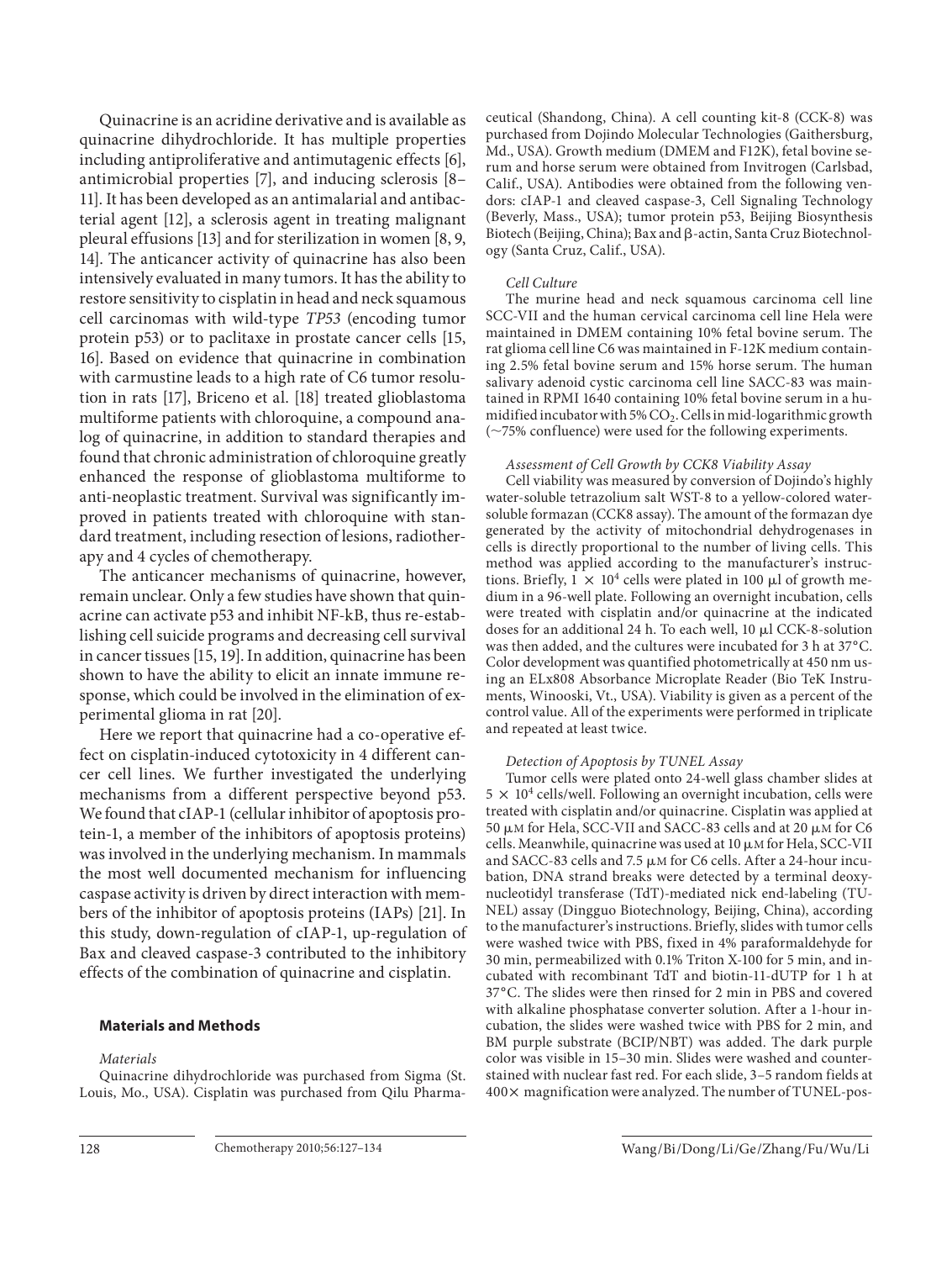

**Fig. 1.** The effects of a quinacrine and cisplatin combination on cell viability. Cells were treated with quinacrine, cisplatin or both in various combinations for 24 h. Viability was tested using a CCK8 assay. **a** Human cervical carcinoma cell line, Hela. **b** Mouse oral squamous cell carcinoma cell line SCC-VII. **c** Human salivary adenoid cystic carcinoma cell line, SACC-83. **d** Rat glioma cell line, C6. Compared with quinacrine alone and cisplatin alone, the combination of quinacrine and cisplatin at certain indicated doses led to significant growth inhibition in the 4 cancer cell lines. Data are mean  $\pm$  SD obtained from triplicates of each experiment, and similar results were seen in at least 2 independent experiments.  $*$  p < 0.05 between the 2 treatments).

itive cells was divided by the total number of cells to determine the percentage of apoptosis. Data are presented as mean  $\pm$  SD of 2 independent experiments. p values were calculated using a 2 tailed t test.

#### *Analysis of the Molecules Involved in Signal Transduction by Western Blot*

 $3 \times 10^5$  Hela or SCC-VII cells were plated in a 60-mm dish with 3 ml complete medium overnight. The following day, cells were treated with 50  $\mu$ M cisplatin and/or 10  $\mu$ M quinacrine for an additional 24 h. Cells were harvested and lysed in RIPA buffer with protease inhibitors. Protein concentration was determined using the BCA Protein Assay, and 30 µg of protein was loaded for each sample. Proteins were separated on an SDS-polyacrylamide gel and transferred to a polyvinylidene difluoride membrane. The membranes were blocked in 5% non-fat dry milk for 1 h and probed with antibodies against cIAP-1, cleaved caspase-3, Bax, p53 and  $\beta$ -actin separately at  $4^{\circ}$ C overnight. After incubation with peroxidase-linked secondary antibodies, immunoreactive proteins were visualized by ECL reagent (Applygen Technology, Beijing, China).

#### *Statistical Analysis*

Quantitative data were expressed as mean  $\pm$  SD and compared using a Student's t test.  $p < 0.05$  was considered statistically significant.

#### **Results**

## *Effects of Cisplatin and Quinacrine on Tumor Cell Viability*

 Using a CCK8 viability assay, we evaluated the growth inhibitory effects of cisplatin, quinacrine or a combination on the 4 cancer cell lines. First, we analyzed cispla-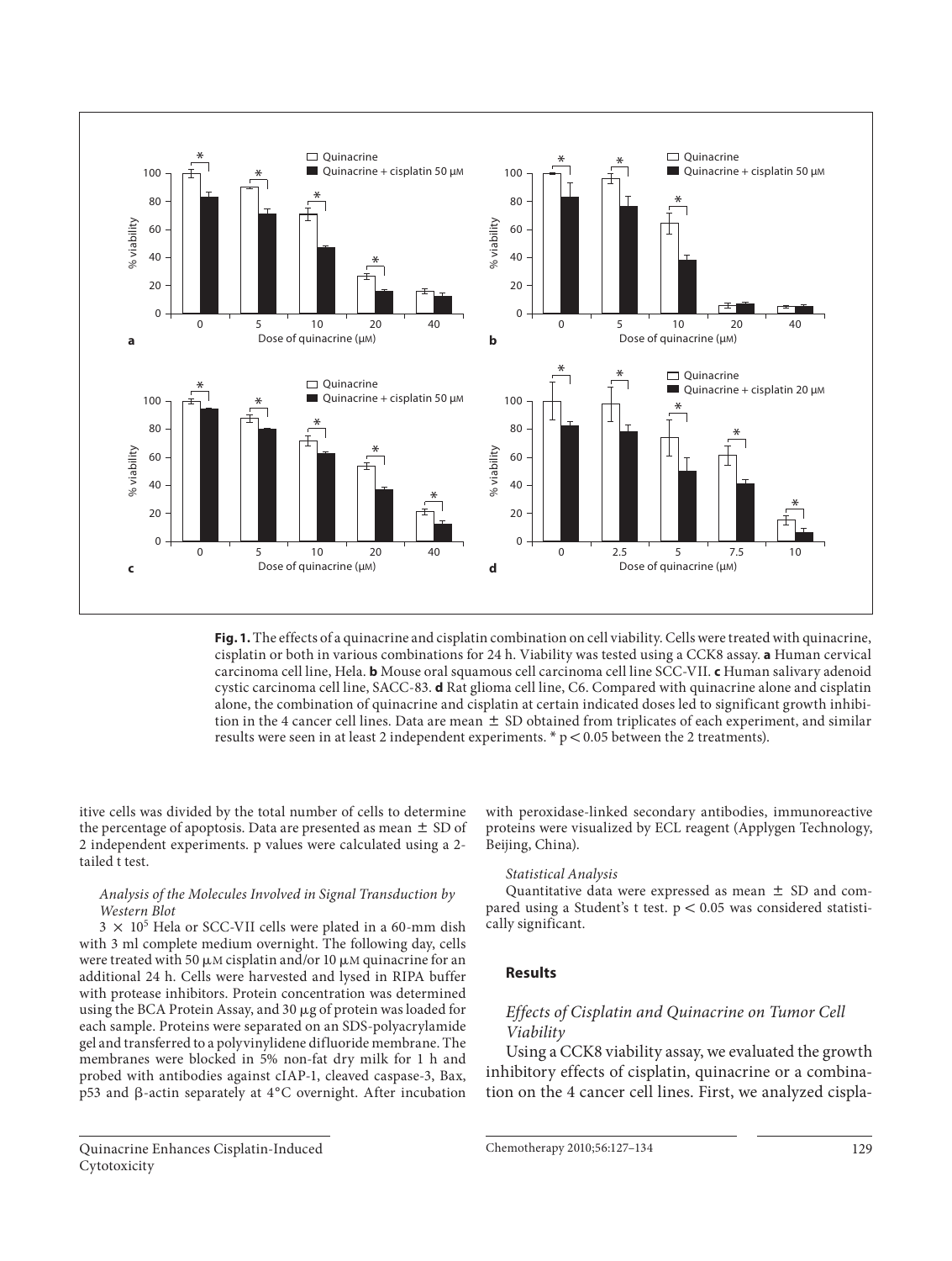

**Fig. 2.** Analysis of tumor cell apoptosis. Tumor cell apoptosis as determined by the TUNEL assay. The number of apoptotic tumor cells was counted in  $3-5$  random fields at  $400 \times$  magnification. Treatment of the 4 cell lines for 24 h with cisplatin plus quinacrine significantly increased the percentage of apoptotic cells compared

to cells treated with cisplatin alone, quinacrine alone or untreated controls. **a** Representative photomicrographs of apoptosis detected by the TUNEL assay for each treatment. Original magnification,  $400 \times$ . Scale bar = 50  $\mu$ m. **b** Percentage of apoptotic tumor cells.  $* p < 0.05$ ,  $** p < 0.01$  between the 2 treatments.

tin alone with respect to its cytotoxic effects on these cell lines. Cisplatin alone inhibited the growth of all 4 of the cancer cell lines in a dose-dependent manner. Cisplatin at a concentration of more than  $100 \mu M$  for Hela, SCC-VII and SACC-83 cells, and at a concentration of more than 50  $\mu$ M for C6 cells, proved to be very toxic (data not shown). Therefore, cisplatin was used at a low concentration (50  $\mu$ M for Hela, SCC-VII and SACC-83 cells and 20  $\mu$ M for C6 cells) in further experiments in order to obtain a large window for clear observation of the effects. We then examined the cytotoxic effects of quinacrine combined with cisplatin. As shown in figure 1, quinacrine alone inhibited the growth of all 4 of the cancer cell lines in a dose-dependent manner. Co-incubation of quinacrine with cisplatin showed that quinacrine markedly enhanced cisplatin-induced cytotoxicity in the 4 cancer cell lines. Compared with quinacrine alone and cisplatin alone, the combination of quinacrine and cisplatin led to significant growth inhibition ( $p < 0.05$  in certain comparisons for the 4 cancer cell lines, respectively; fig. 1).

## *Measurement of Apoptosis*

The TUNEL assay results are shown in figure 2. Tumor cell apoptosis was relatively low in untreated con-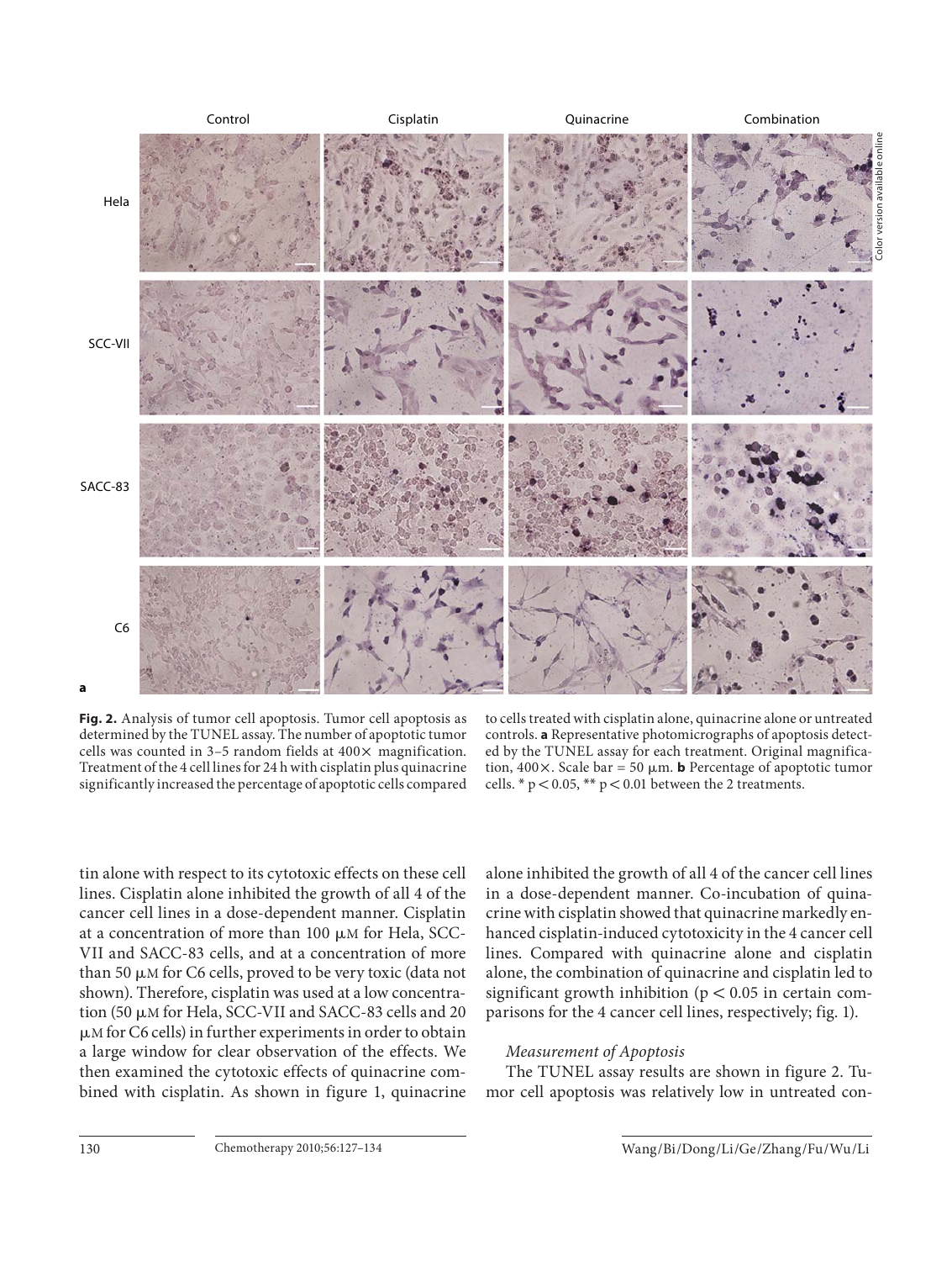

trols of the 4 cancer cell lines. Cisplatin alone, quinacrine alone and cisplatin plus quinacrine yielded respective percentages of apoptotic cells as follows:  $39.05 \pm 3.28\%$ , 26.66  $\pm$  4.28% and 52.49  $\pm$  3.92% in Hela cells; 39.97  $\pm$ 6.02%, 42.40  $\pm$  6.02% and 90.7  $\pm$  6.71% in SCC-VII cells; 11.30  $\pm$  0.82%, 14.39  $\pm$  4.91% and 32.33  $\pm$  3.61% in SACC-83 cells; and  $40.73 \pm 4.31\%$ , 38.88  $\pm$  5.02% and 69.65  $\pm$  7.19% in C6 cells. Treatment of the 4 cell lines for 24 h with cisplatin plus quinacrine significantly increased the percentage of apoptotic cells compared to cells treated with cisplatin alone, quinacrine alone or untreated controls ( $p < 0.05$  for the combination vs. cisplatin alone or quinacrine alone,  $p < 0.01$  for the combination vs. untreated controls in the 4 cancer cell lines, respectively; fig.  $2a, b$ ).

## *Analysis of cIAP-1, Bax, p53 and Cleaved Caspase-3 Expression by Western Blot*

 To investigate the underlying mechanism involved in quinacrine-enhanced cisplatin-induced cytotoxicity, we chose Hela and SCC-VII as our models and analyzed the effects of treatment on the expression of proteins that play a critical role in cancer cell apoptosis. In Hela cells, cIAP-1 was slightly inhibited by either cisplatin alone or quinacrine alone and was clearly inhibited by the 2 agents in combination. Meanwhile, Bax was clearly induced by either cisplatin alone or quinacrine alone and was strongly induced by a combination treatment. p53 was markedly induced by either cisplatin alone or quinacrine alone, but this effect was not enhanced by a combination treatment. Another important apoptosisexecutioner protein, caspase-3, was further investigated. Neither cisplatin alone nor quinacrine alone induced

#### Quinacrine Enhances Cisplatin-Induced Cytotoxicity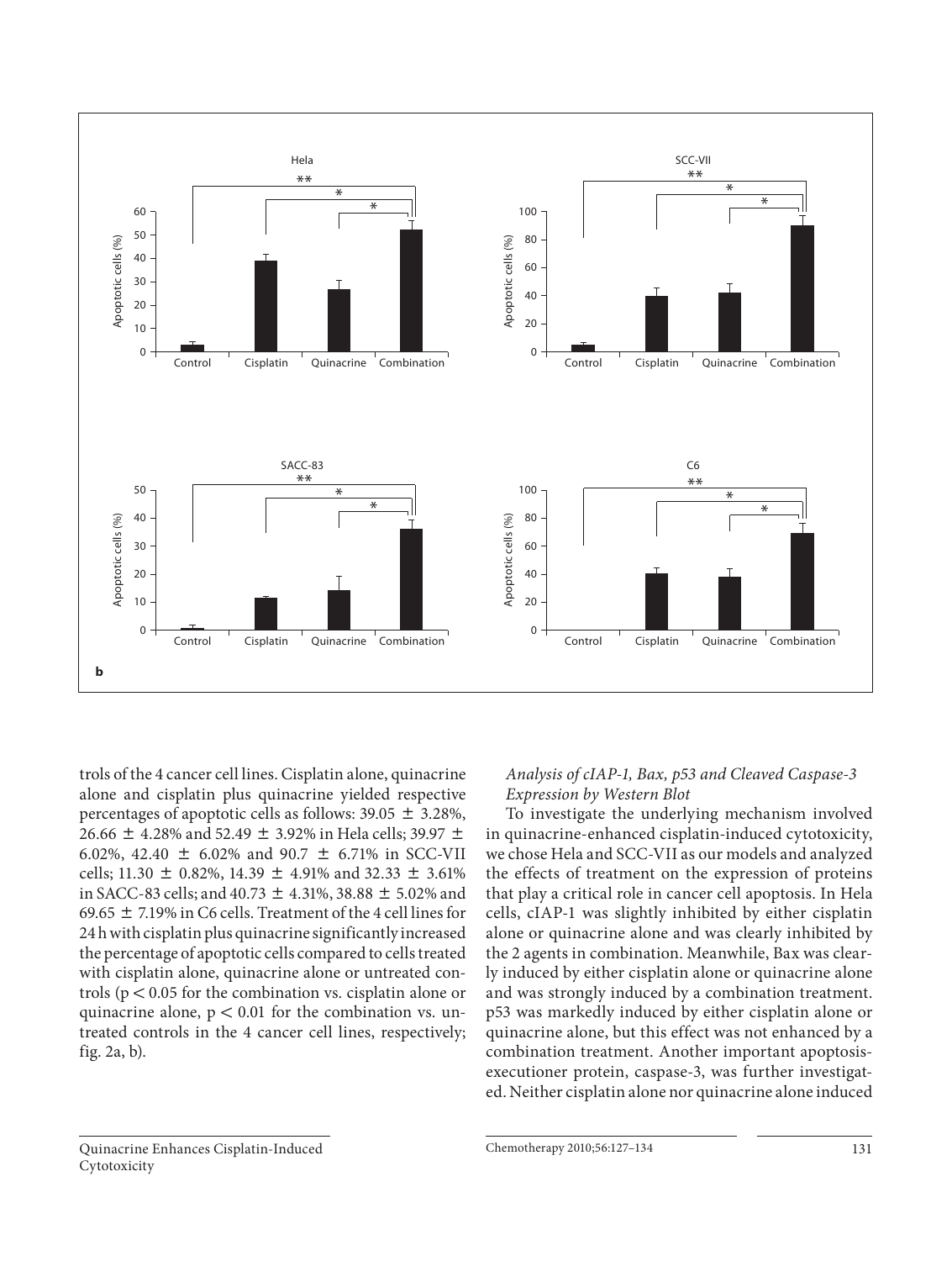

**Fig. 3.** Effect of quinacrine plus cisplatin on cIAP-1, Bax, p53 and cleaved caspase-3 expression in Hela cells (a) and SCC-VII cells (b). Hela and SCC-VII cells were treated with either 50  $\mu$ M cisplatin, 10  $\mu$ M quinacrine or both for 24 h, followed by cell lysate preparation and western blot analysis of cIAP-1, Bax, p53 and cleaved caspase-3. Quinacrine plus cisplatin significantly downregulated cIAP-1 and unregulated Bax and cleaved caspase-3 expression in Hela and SCC-VII cells compared with single-agent treatments and untreated controls. Meanwhile, p53 was markedly induced by either cisplatin alone or quinacrine alone in Hela cells and was slightly induced by quinacrine alone in SCC-VII cells, but this effect was not reinforced by quinacrine plus cisplatin combination treatment in either Hela or SCC-VII cells.  $\beta$ -actin served as a loading control.

cleaved caspase-3 expression, whereas the combination markedly up-regulated the expression of cleaved caspase-3 (fig. 3a). In SCC-VII cells, cIAP-1 was clearly inhibited by either cisplatin alone or quinacrine alone and was strongly inhibited by the 2 agents in combination. Meanwhile, Bax was clearly induced by either cisplatin alone or quinacrine alone and was strongly induced by a combination treatment. p53 was slightly induced by quinacrine alone, but there was no significant difference between untreated controls, cisplatin alone and a combination treatment. Cleaved caspase-3 was not induced by quinacrine alone, while it was induced by cisplatin alone and markedly induced by a combination treatment ( $fig. 3b$ ).

#### **Discussion**

 In this study, we investigated the anti-carcinogenic potential of quinacrine in 4 cancer cell lines. The CCK8 and TUNEL assays revealed that quinacrine could not only have the ability to inhibit tumor cell growth and induce tumor cell apoptosis, but also be used as a chemotherapy adjuvant to sensitize different types of tumor cells to cisplatin. These results are consistent with previous studies showing that quinacrine could enhance the cytotoxicity of chemotherapeutic drugs in head and neck squamous cell carcinoma [15], glioblastoma multiforme and glioma [17]. This indicates that there may be a universal role for quinacrine as a chemotherapy adjuvant in tumor treatment.

 Normally, apoptosis is one of main reasons contributing to tumor cell death in response to environmental and developmental signals. The key to understanding apoptosis is the activation and function of a set of proteases known as the caspases [22–24] . The functions of caspases are modulated by other sets of proteins, including the IAPs, bcl-2 family proteins, tumor protein p53, and so on [23-25]. Here we selected cIAP-1 (one of the IAPs), Bax (one of the Bcl-2 family proteins), p53 (an important tumor suppressor), and the apoptosis executioner caspase-3 (one of the caspases) for our analysis. cIAP-1 is an apoptosis inhibitory protein known to directly inhibit the activity of caspase-3, -7 and -9. Down-regulation of cIAP-1 results in tumor cell apoptosis [19]. p53 is important in multicellular organisms where it regulates the cell cycle and thus functions as a tumor suppressor involved in preventing cancer. Up-regulation of wild-type p53 leads to tumor cell apoptosis [26]. Bax is a pro-apoptotic protein that resides in the cytosol and translocates to mitochondria upon induction of apoptosis [27] . In the cytoplasm, cytochrome *c* forms a complex with an apoptotic protease, which finally activates executioner caspases 3, 6 and 7. The executioner caspases can cleave DNA and proteins and lead to cell death [28].

 In the present study, we chose Hela and SCC-VII cells to explore the underlying mechanism involved in quinacrine and cisplatin combination therapy. In these 2 samples, we found that the combination of quinacrine and cisplatin clearly down-regulated cIAP-1 expression and markedly up-regulated the pro-apoptotic protein Bax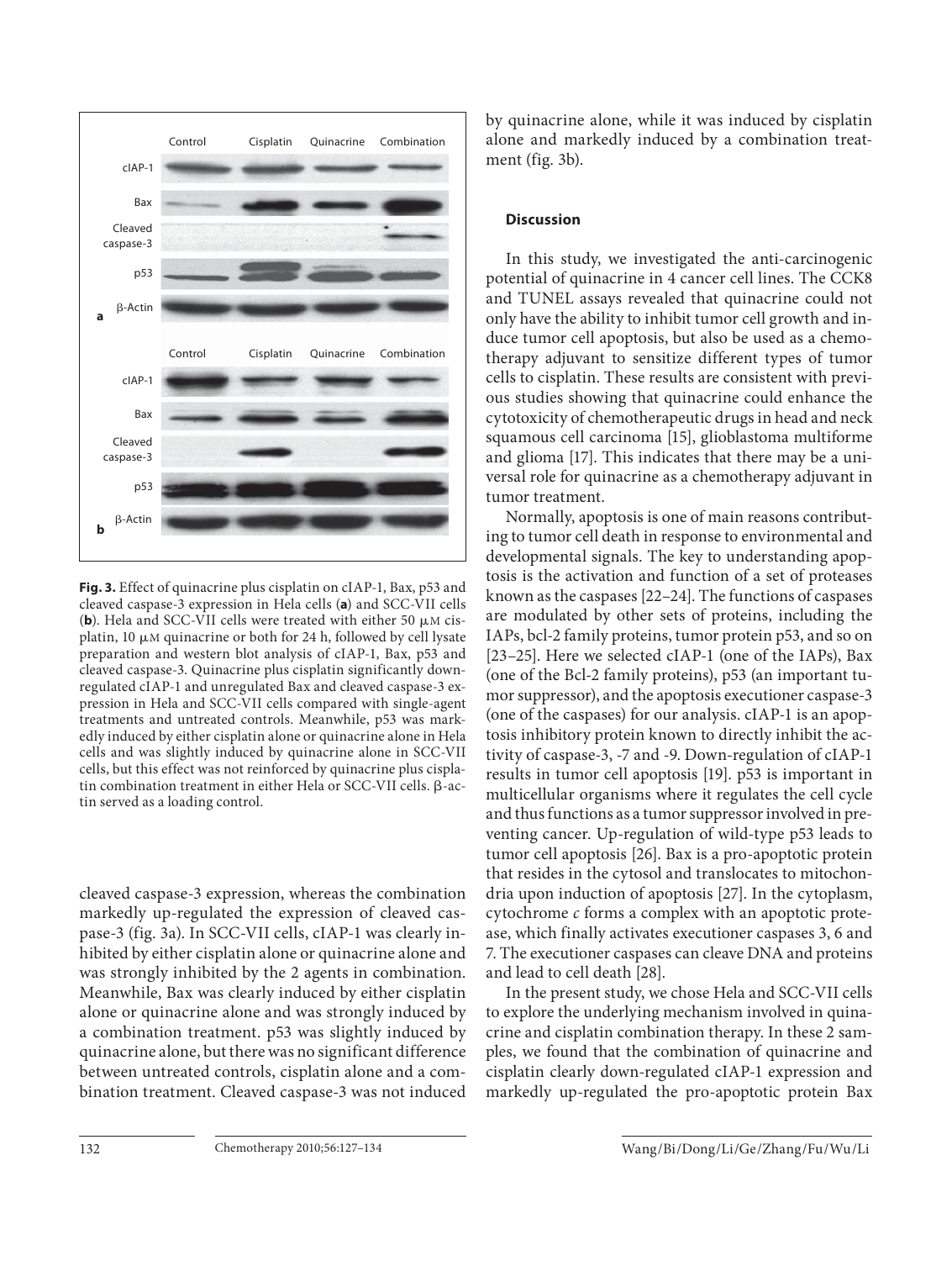and the executioner protein-cleaved caspase-3. In the SCC-VII samples, down-regulation of cIAP-1 and upregulation of Bax were induced by cisplatin, which led to increases in the amounts of active caspase-3. Quinacrine alone also down-regulated cIAP-1 and up-regulated Bax, but did not affect active caspase-3 expression. Furthermore, it slightly enhanced cisplatin-induced cytotoxicity in the combination group. This finding was also evident in Hela samples. We found that quinacrine plus cisplatin markedly enhanced the down-regulation of cIAP-1 and up-regulation of Bax compared with cisplatin alone in Hela cells. Meanwhile, the combination group showed stronger cytotoxicity, manifested by the activation of caspase-3, than cisplatin alone, which was confirmed by the CCK8 and TUNEL assays. Taken together, the Western blot results suggest that the tumor cells in the combination group were more susceptible to apoptosis than those in the cisplatin alone group. In addition, p53 was clearly (or slightly) induced by quinacrine alone in Hela (or SCC-VII) cells. This result is consistent with previous studies [29, 30], but the effect was not reinforced by quinacrine plus cisplatin combination treatment in both Hela and SCC-VII cells. This indicates that p53 did not contribute

to the enhanced cytotoxicity of quinacrine plus cisplatin in Hela and SCC-VII cells.

In conclusion, quinacrine has the potential to enhance cisplatin-induced cytotoxicity in 4 cancer cell lines. cIAP-1, Bax and caspase-3 were involved in the underlying mechanism, while down-regulation of cIAP-1 and up-regulation of Bax and cleaved caspase-3 both contributed to this effect. This preliminary study provides evidence for the use of quinacrine as a chemotherapy adjuvant and suggests possible molecular mechanisms that may help explain the combination effect of quinacrine and cisplatin, perhaps providing an improved strategy in the treatment of certain cancers with cisplatin. The underlying mechanisms still remain largely unknown, however, and further studies are necessary.

#### **Acknowledgments**

 We thank Dr. Nianhui Cui for providing the SCC-VII cell line for the study. This study was supported by the National Natural Science Foundation of China (39470754).

#### **References**

- 1 Sarkar FH, Li YW: Targeting multiple signal pathways by chemopreventive agents for cancer prevention and therapy. Acta Pharmacol Sin 2007;28:1305–1315.
- 2 Kitada N, Takara K, Itoh C, Minegaki T, Tsujimoto M, Sakaeda T, Yokoyama T: Comparative analysis of cell injury after exposure to antitumor platinum derivatives in kidney tubular epithelial cells. Chemotherapy 2008; 54:217–223.
- 3 Somali I, Alacacioglu A, Tarhan MO, Meydan N, Erten C, Usalp S, Yilmaz U: Cisplatin plus gemcitabine chemotherapy in taxane/ cancer. Chemotherapy 2009;55:155–160.
- 4 Yazici YD, Kim S, Jasser SA, Wang Z, Carter KB, Jr., Bucana CD, Myers JN: Antivascular therapy of oral tongue squamous cell carcinoma with PTK787. Laryngoscope 2005;115: 2249–2255.
- 5 Perez RP: Cellular and molecular determinants of cisplatin resistance. Eur J Cancer 1998;34:1535–1542.
- 6 Liang GW, Lu WL, Wu JW, Zhao JH, Hong HY, Long C, Li T, Zhang YT, Zhang H, Wang JC, Zhang X, Zhang Q: Enhanced therapeutic effects on the multi-drug resistant human leukemia cells in vitro and xenograft in mice using the stealthy liposomal vincristine plus quinacrine. Fundam Clin Pharmacol 2008; 22:429–437.
- 7 Upcroft P, Upcroft JA: Drug targets and 14 Zipper J, Trujillo V: 25 years of quinacrine mechanisms of resistance in the anaerobic protozoa. Clin Microbiol Rev 2001;14:150– 164.
- 8 Sokal DC, Hieu do T, Loan ND, Hubacher D, 15 Friedman J, Nottingham L, Duggal P, Pernas Nanda K, Weiner DH, Vach TH: Safety of quinacrine contraceptive pellets: results from 10-year follow-up in Vietnam. Contraception 2008;78:66–72.
- 9 Dabancens A, Zipper J, Guerrero A: Quinacrine and copper, compounds with anticonceptive and antineoplastic activity. Contraception 1994;50:243–251.
- anthracycline-resistant metastatic breast 10 Zipper J, Dabancens A, Guerrero A, Trujillo V: Quinacrine: sclerosing agent of the uterotubal junction in women, with anticarcinogenic actions in transplanted tumors in mice. Int J Gynaecol Obstet 1995;51(suppl 1): S47–S55.
	- 11 Zipper J, Dabancens A, Guerrero A, Trujillo V: Quinacrine revised. Hum Reprod Update 1995;1:324–342.
	- 12 Hays CW: The United States Army and malaria control in World War II. Parassitologia 2000;42:47–52.
		- 13 Shaw P, Agarwal R: Pleurodesis for malignant pleural effusions. Cochrane Database Syst Rev 2004;CD002916.
- sterilization experience in Chile: review of 2,592 cases. Int J Gynaecol Obstet 2003; 83(suppl 2):S23–S29.
- FG, Yan B, Yang XP, Chen Z, Van Waes C: Deficient TP53 expression, function, and cisplatin sensitivity are restored by quinacrine in head and neck cancer. Clin Cancer Res 2007;13:6568–6578.
- 16 de Souza PL, Castillo M, Myers CE: Enhancement of paclitaxel activity against hormone-refractory prostate cancer cells in vitro and in vivo by quinacrine. Br J Cancer1997; 75:1593–1600.
- 17 Reyes S, Herrera LA, Ostrosky P, Sotelo J: Quinacrine enhances carmustine therapy of experimental rat glioma. Neurosurgery 2001;49:969–973.
- 18 Briceno E, Reyes S, Sotelo J: Therapy of glioblastoma multiforme improved by the antimutagenic chloroquine. Neurosurg Focus 2003;14:e3.
- 19 Wang LX, Agulnik M: Promising newer molecular-targeted therapies in head and neck cancer. Drugs 2008;68:1609–1619.
	- Sotelo J, Guevara P, Reyes S, Arrieta O: Interstitial quinacrine for elimination of abnormal tissue; therapy of experimental glioma. Surgery 2000;128:439–446.

 Quinacrine Enhances Cisplatin-Induced Cytotoxicity